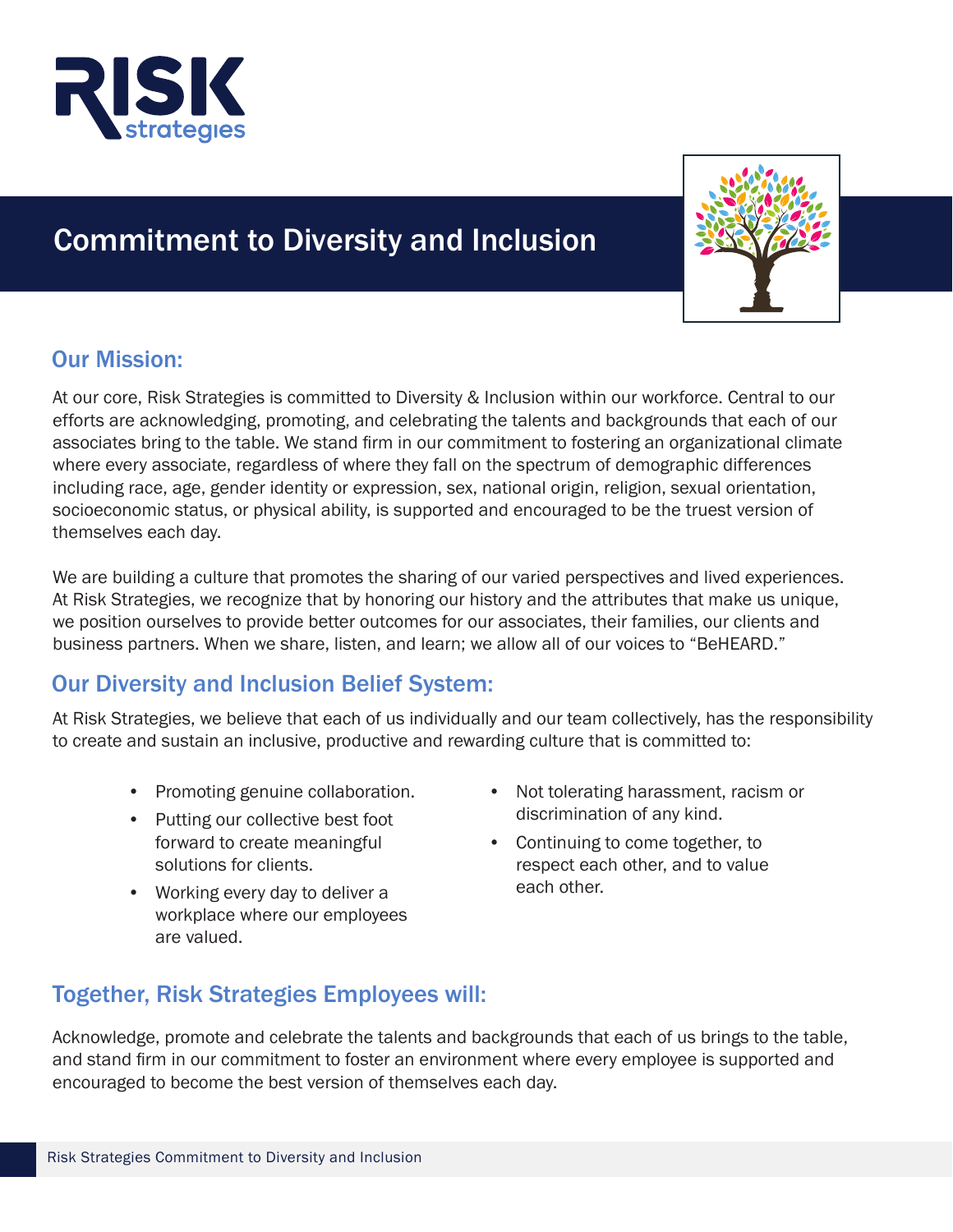

### Corporate Commitment

Our Employee Handbook specifies the policies and practices of Risk Strategies. The following excerpts outline our corporate commitments to diversity, equality & inclusion:

#### Equal Employment Opportunity

The Company is an equal opportunity employer and does not discriminate against employees or job applicants on the basis of race, color, sex, age, gender identity, sexual orientation, marital status, creed, national origin, disability, military, veteran, family, or domestic violence victim status, reproductive health decisions, predisposing genetic characteristics or information or any other status or condition protected by applicable local, state or federal laws, except where a bona fide occupational qualification applies.

#### Open Door Policy

The Company recognizes that employees are valued and that open communication with employees within an atmosphere of mutual trust is of prime importance.

#### Disability Accommodations Policy

The Company complies with the Americans with Disabilities Act (ADA), as amended by the ADA Amendments Act (ADAAA), and all applicable state and local fair employment practices and laws, and is committed to providing equal employment opportunities to qualified individuals with disabilities.

#### Non-Discrimination and Anti-Harassment Policy

The Company is committed to providing a productive and safe work environment free from unlawful harassment (including sexual harassment) and discrimination based on actual or perceived protected characteristics and retaliation. In keeping with this commitment, all employees are responsible for ensuring that the workplace is free from harassment and discrimination based on any protected characteristics and retaliation

#### Anti-Retaliation Policy

The Company strictly prohibits and does not tolerate unlawful retaliation against any employee.

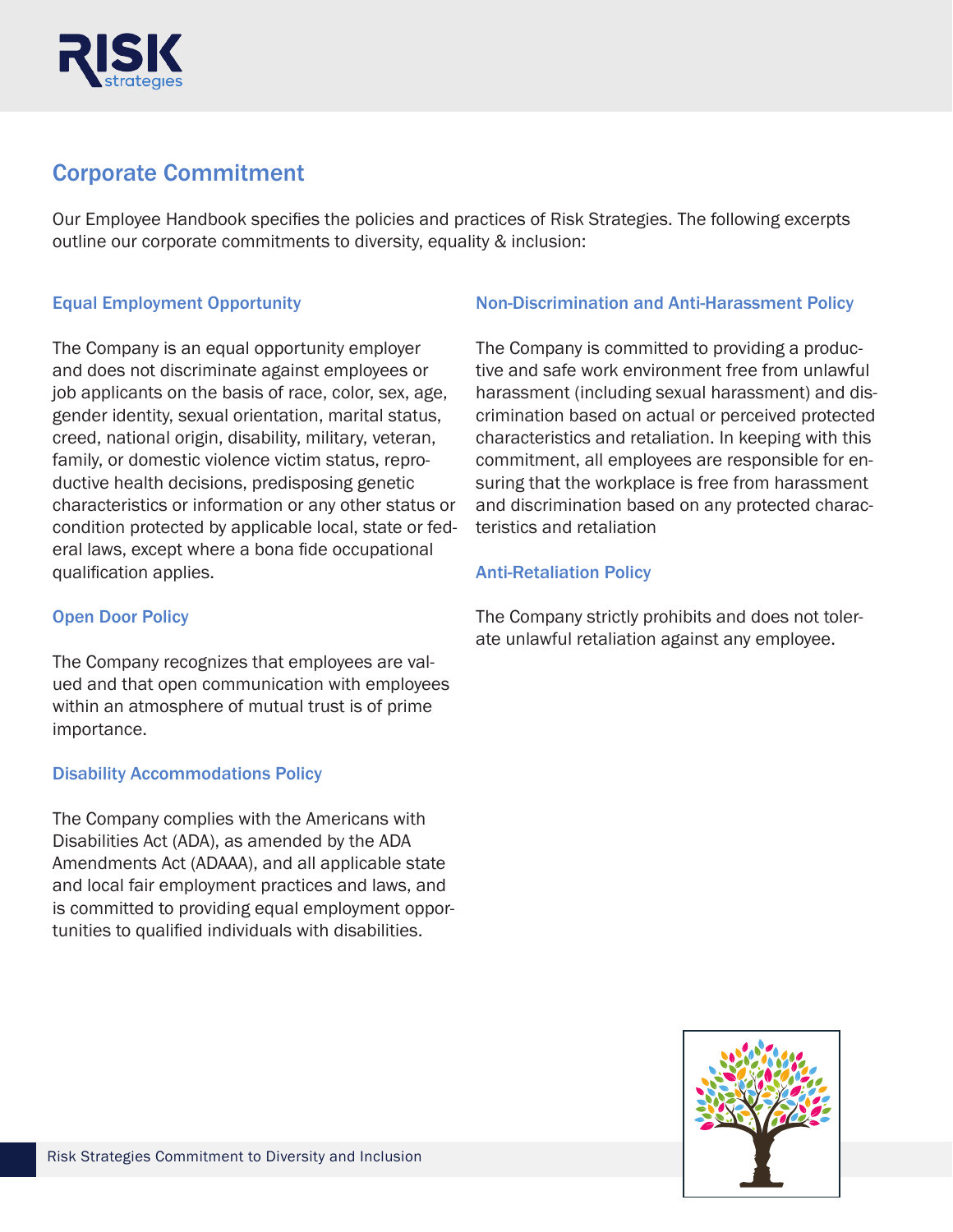

# Our Diversity and Inclusion Journey Continues

While diversity and inclusion has long been part of Risk Strategies core values, we realize that we need to do more. Our CEO, CHRO and senior leaders are committed to doing more to support diversity and inclusion, and foster change through the power of our employees and support of a D&I Council, Women's Roundtables, and ongoing employee dialogue in Town Halls. We also conducted an employee survey to gather feedback and thoughts on priorities as well as initiatives the company could undertake to strengthen our commitment to D&I.

### D&I Council

The Council's purpose is to ensure that we take steps to advance our dialogue and actions around diversity and inclusion. The Council is comprised of employees that will act on behalf of the company to manage diversity and inclusion initiatives. Membership will rotate to ensure employee voices are heard across all regions and segments of the company, and to allow a continuous flow of innovative and diverse ideas.

#### Regional Advisory Committees

Based on a grassroots approach that bridges our local and company-level efforts, these committees ensure that our associates' diverse backgrounds, interests and priorities drive our efforts.

#### BeHEARD Series

We created the theme BeHEARD to unite and encourage dialogue and to ensure that every associate feel that they have a voice. Each month, we host celebrations, awareness-raising events and issue communications focused on committeechosen D&I themes. This has been embraced by all associates.

#### Our Progress

We are committed to diversity and inclusion in the Risk Strategies family. We will continue to set the right example for ourselves both internally and externally in our industry and encourage all employees to be reminded that their everyday actions matter.